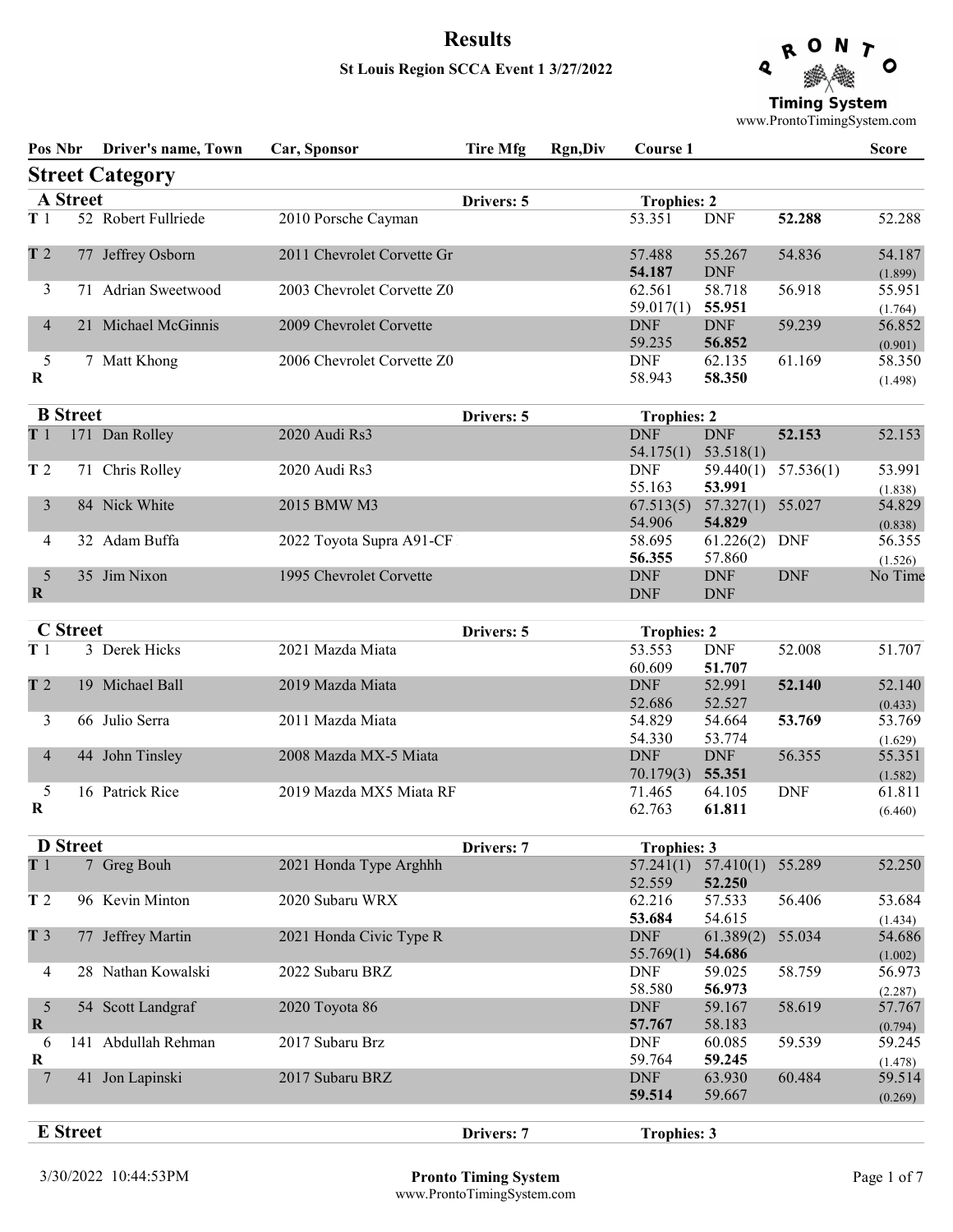### St Louis Region SCCA Event 1 3/27/2022

R Q Ο **Timing System** 

www.ProntoTimingSystem.com

| Pos Nbr        |                 | Driver's name, Town    | Car, Sponsor              | <b>Tire Mfg</b> | <b>Rgn,Div</b> | <b>Course 1</b>             |                        |            | <b>Score</b>      |
|----------------|-----------------|------------------------|---------------------------|-----------------|----------------|-----------------------------|------------------------|------------|-------------------|
| T <sub>1</sub> |                 | 129 Patrick Dent       | 1999 Mazda Miata          |                 |                | 57.198(1)<br>52.923         | 53.727<br>51.634       | 53.437     | 51.634            |
| T <sub>2</sub> |                 | 13 Thomas Cindrich     | 1999 Mazda Miata          |                 |                | 54.636<br>52.963            | 53.797<br>53.219       | 56.501     | 52.963<br>(1.329) |
| T <sub>3</sub> |                 | 29 Billie Maupin       | 1999 Mazda Miata          |                 |                | 59.326                      | 55.982                 | 56.131     | 53.498            |
|                |                 |                        |                           |                 |                | 55.025                      | 53.498                 |            | (0.535)           |
| $\overline{4}$ |                 | 66 Jose P Renda        | 1993 Mazda Miata          |                 |                | 63.687                      | 57.468                 | 55.511     | 54.655            |
|                |                 |                        |                           |                 |                | 54.655                      | 59.104(2)              |            | (1.157)           |
| 5              |                 | 113 Kelly Smith        | Mazda Miata               |                 |                | 59.945                      | 57.154                 | 57.299     | 55.446            |
|                |                 |                        |                           |                 |                | 56.577                      | 55.446                 |            | (0.791)           |
| 6              |                 | 99 Emily Skoglund      | 2000 Mazda Miata          |                 |                | 67.074                      | 56.322                 | 58.469(1)  | 55.953            |
|                |                 |                        |                           |                 |                | 64.801(1)                   | 55.953                 |            | (0.507)           |
| 7              |                 | 92 Emilia Wright       | 2001 Mazda Miata          |                 |                | 74.350(1)<br><b>DNF</b>     | 61.477(2)<br>57.346(1) | 57.077     | 57.077<br>(1.124) |
|                | <b>F</b> Street |                        |                           | Drivers: 10     |                | <b>Trophies: 4</b>          |                        |            |                   |
| T <sub>1</sub> |                 | 50 Greg Camarda        | 2021 BMW M340i xDrive     |                 |                | 51.688                      | 50.462                 | 53.884(2)  | 49.102            |
|                |                 |                        |                           |                 |                | 49.236                      | 49.102                 |            |                   |
| T <sub>2</sub> |                 | 127 Alex Osborn        | 2016 Cadillac Ats         |                 |                | <b>DNF</b>                  | 57.369(2)              | <b>DNF</b> | 53.111            |
|                |                 |                        |                           |                 |                | 53.111                      | 59.036(3)              |            | (4.009)           |
| T <sub>3</sub> |                 | 12 Caine Herzog        | 2015 Dodge Challenger     |                 |                | $\ensuremath{\mathsf{DNF}}$ | <b>DNF</b>             | 54.542     | 54.065            |
|                |                 |                        |                           |                 |                | 55.095                      | 54.065                 |            | (0.954)           |
| T 4            |                 | 27 Connor Sellers      | 2016 Cadillac Ats         |                 |                | 59.880(2)                   | 56.012                 | 57.192(1)  | 55.187            |
|                |                 |                        |                           |                 |                | 55.187                      | 56.774(1)              |            | (1.122)           |
| 5              |                 | 150 Samantha Young     | 2021 BMW M340i xDrive     |                 |                | 63.924                      | <b>DNF</b>             | 58.322     | 55.965            |
|                |                 | 86 DJ Runyon           |                           |                 |                | 57.976<br><b>DNF</b>        | 55.965<br><b>DNF</b>   | <b>DNF</b> | (0.778)<br>56.447 |
| 6<br>R         |                 |                        |                           |                 |                | <b>DNF</b>                  | 56.447(1)              |            |                   |
| 7              |                 | 71 Steven Ong          | 2002 Chevrolet Camaro     |                 |                | 59.125                      | 61.190                 | 57.197     | (0.482)<br>57.126 |
|                |                 |                        |                           |                 |                | 57.190                      | 57.126                 |            | (0.679)           |
| 8              |                 | 22 Andi Siman          | 2018 BMW 330e             |                 |                | 67.956                      | 62.290                 | 71.437(1)  | 59.069            |
| $\bf R$        |                 |                        |                           |                 |                | 60.864                      | 59.069                 |            | (1.943)           |
| 9              |                 | 64 Don Landgraf        | 2004 Ford Mustang         |                 |                | <b>DNF</b>                  | <b>DNF</b>             | <b>DNF</b> | 63.888            |
| $\mathbf{R}$   |                 |                        |                           |                 |                | 63.888                      | <b>DNF</b>             |            | (4.819)           |
| 10             |                 | 13 Jeff Corwin         | 2018 Infiniti Q50RS       |                 |                | <b>DNF</b>                  | <b>DNF</b>             | <b>DNF</b> | 68.763            |
| R              |                 |                        |                           |                 |                | <b>DNF</b>                  | 68.763                 |            | (4.875)           |
|                | <b>G</b> Street |                        |                           | Drivers: 2      |                | <b>Trophies: 1</b>          |                        |            |                   |
| T1             |                 | 19 Chris Mertens       | 2011 Hyundai Genesis Coup |                 |                | 58.793(1) DNF               |                        | 56.637(1)  | 55.343            |
|                |                 |                        |                           |                 |                |                             | 55.343(1) $56.166(1)$  |            |                   |
| 2              |                 | 76 Todd OBoyle         | 2006 BMW 325 Ci           |                 |                | 71.130(1) DNF               |                        | 66.021(1)  | 64.690            |
| R              |                 |                        |                           |                 |                | <b>DNF</b>                  | 64.690(1)              |            | (9.347)           |
|                |                 | <b>G</b> Street Ladies |                           | Drivers: 1      |                | <b>Trophies: 1</b>          |                        |            |                   |
| T1             |                 | 29 April Mertens       | 2011 Hyundai Genesis Coup |                 |                | <b>DNF</b>                  | 60.612(2) 54.931       |            | 54.910            |
|                |                 |                        |                           |                 |                | 54.910                      | 56.980                 |            |                   |
|                | <b>H</b> Street |                        |                           | Drivers: 10     |                | <b>Trophies: 4</b>          |                        |            |                   |
| T <sub>1</sub> |                 | 71 Jason Proksch       | 2018 BMW i3               |                 |                | <b>DNF</b>                  | 54.610(1)              | 52.093     | 51.215            |
|                |                 |                        |                           |                 |                | 51.215                      | 51.216                 |            |                   |
| T <sub>2</sub> |                 | 25 Tyler Lee           | 2016 Hyundai Veloster     |                 |                | 55.036                      | 56.229(1)              | 55.115(1)  | 52.904            |
|                |                 |                        |                           |                 |                | <b>DNF</b>                  | 52.904                 |            | (1.689)           |
| T <sub>3</sub> |                 | 22 Zyggi Kurzymski     | 2014 Volkswagen Sportwag  |                 |                | 62.598(2)                   | 60.466(2) 55.888       |            | 55.804            |
|                |                 |                        |                           |                 |                | 55.804                      | 55.824                 |            | (2.900)           |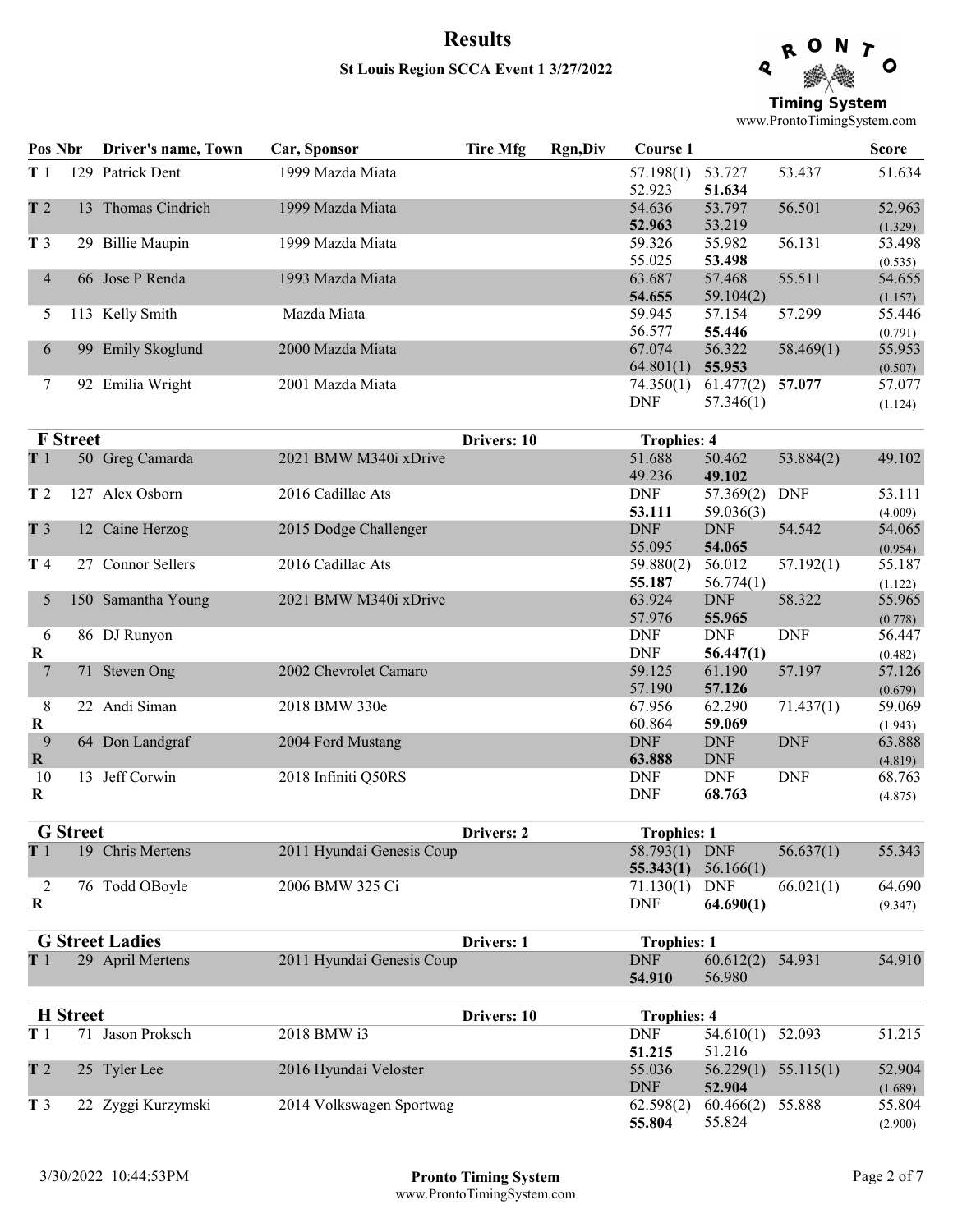### Results St Louis Region SCCA Event 1 3/27/2022

Q Ο **Timing System** 

www.ProntoTimingSystem.com

| Pos Nbr        |     | Driver's name, Town    | Car, Sponsor             | <b>Tire Mfg</b> | <b>Rgn,Div</b> | Course 1           |            |            | <b>Score</b> |
|----------------|-----|------------------------|--------------------------|-----------------|----------------|--------------------|------------|------------|--------------|
| T4             |     | 28 Everett Bochat      | 2008 Volkswagen rabbit s |                 |                | <b>DNF</b>         | 60.709     | 58.227     | 58.227       |
| $\bf R$        |     |                        |                          |                 |                | 59.740             | 59.376     |            | (2.423)      |
| 5              | 47  | Colton Frame           | 1990 Honda Prelude       |                 |                | 62.021             | <b>DNF</b> | 58.557     | 58.557       |
|                |     |                        |                          |                 |                | <b>DNF</b>         | 58.967     |            | (0.330)      |
| 6              | 177 | Bogdan Niciu           | 2002 Toyota Corolla/     |                 |                | 66.790             | 63.518     | 63.408     | 60.882       |
|                |     |                        |                          |                 |                | 61.125             | 60.882     |            | (2.325)      |
| 7              | 77  | Ciprian Patrascu       | 2002 Toyota Corolla/     |                 |                | 64.977             | 63.506(1)  | 62.562     | 62.039       |
| $\bf{R}$       |     |                        |                          |                 |                | 62.039             |            |            | (1.157)      |
| $8\phantom{1}$ | 15  | Jack Harms             | 2007 Volkswagen Rabbit   |                 |                | <b>DNF</b>         | 70.202     | 66.947     | 63.880       |
| $\mathbf R$    |     |                        |                          |                 |                | <b>DNF</b>         | 63.880     |            | (1.841)      |
| 9              | 69  | Adam Withrow           | 1991 Acura integra/      |                 |                | 74.394             | 69.092     | <b>DNF</b> | 65.735       |
| $\bf R$        |     |                        |                          |                 |                | <b>DNF</b>         | 65.735     |            | (1.855)      |
| 10             |     | 29 Calvin Searing      | 2009 Toyota Yaris        |                 |                | <b>DNF</b>         | 77.999     | 75.739     | 74.510       |
| $\bf{R}$       |     |                        |                          |                 |                | 74.510             | 76.517     |            | (8.775)      |
|                |     |                        |                          |                 |                |                    |            |            |              |
|                |     | <b>H</b> Street Ladies |                          | Drivers: 1      |                | <b>Trophies: 1</b> |            |            |              |
| T 1            |     | 4 Makenna Martin       | 2022 Honda Civic         |                 |                | <b>DNF</b>         | 100.575    | 95.085     | 84.354       |
| R              |     |                        |                          |                 |                | 90.204             | 84.354     |            |              |
|                |     | <b>Solo Spec Coupe</b> |                          | Drivers: 2      |                | <b>Trophies: 1</b> |            |            |              |
| T 1            |     | 67 David Zemon         | 2013 Subaru BRZ          |                 |                | 68.702             | 56.571(1)  | 55.220(1)  | 52.119       |
|                |     |                        | SimAutox.com             |                 |                | 52.916             | 52.119     |            |              |
| 2              | 167 | Carla Russo            | 2013 Subaru BRZ/         |                 |                | 56.109             | 60.280(3)  | 53.976     | 52.609       |
|                |     |                        |                          |                 |                | 52.710             | 52.609     |            | (0.490)      |

### Street Touring Category

|                               |    | <b>Street Touring Hatch</b> |                          | Drivers: 11 | <b>Trophies: 4</b>       |                          |            |                   |
|-------------------------------|----|-----------------------------|--------------------------|-------------|--------------------------|--------------------------|------------|-------------------|
| T1                            |    | 42 Will Fox                 | 2017 Volkswagen Golf GTI |             | 56.431(1)<br><b>DNF</b>  | <b>DNF</b><br>50.977     | 51.833     | 50.977            |
| T <sub>2</sub>                |    | 67 David Piel               | 2003 Subaru WRX          |             | 54.559<br>51.166         | 53.468<br>51.047         | 52.120     | 51.047<br>(0.070) |
| T <sub>3</sub>                |    | 57 Carter Piel              | 2003 Subaru Impreza WRX  |             | 57.755<br>52.464         | 54.854<br>52.219         | 54.085     | 52.219<br>(1.172) |
| T 4                           |    | 76 Rich Dao                 | 2014 Volkswagen Tiguan/  |             | 55.554<br>54.222(1)      | <b>DNF</b><br>52.578     | 53.513     | 52.578<br>(0.359) |
| 5<br>$\mathbf R$              |    | 144 Eric Buffa              | 2016 Volkswagen GTI      |             | <b>DNF</b><br>57.816(1)  | 55.950<br>52.747         | 53.783     | 52.747<br>(0.169) |
| 6                             |    | 86 Shawn Struckhoff         | 2015 Volkswagen GTI      |             | <b>DNF</b><br><b>DNF</b> | 53.323<br><b>DNF</b>     | 52.834     | 52.834<br>(0.087) |
| 7                             |    | 186 Sean James              | 2015 Volkswagen GTI      |             | 58.705<br>55.876(1)      | 56.893(1)<br>53.386      | 55.890(1)  | 53.386<br>(0.552) |
| $8\,$<br>$\bf R$              | 69 | <b>Christian Lowes</b>      | 2004 Subaru Forester XT  |             | 63.325<br>55.875         | 61.096(1)<br>60.365(2)   | 57.263     | 55.875<br>(2.489) |
| $\overline{9}$<br>$\mathbf R$ |    | 44 Samuel Buffa             | 2016 Volkswagen GTI      |             | 77.648<br>57.414         | 61.267<br>56.094         | 56.973     | 56.094<br>(0.219) |
| 10                            |    | 63 Howard McArthur          | 2015 Ford Focus St       |             | <b>DNF</b><br>57.916     | 60.406<br>57.984         | <b>DNF</b> | 57.916<br>(1.822) |
| 11<br>$\bf R$                 |    | 55 Kyle Gyawali             | 2011 Mazda Mazdaspeed3/  |             | <b>DNF</b><br><b>DNF</b> | <b>DNF</b><br><b>DNF</b> | <b>DNF</b> | No Time           |
|                               |    | <b>Street Touring Sport</b> |                          | Drivers: 2  | <b>Trophies: 1</b>       |                          |            |                   |

T 1 169 Brice Wyatt 2003 Honda Civic/ DNF 54.602 54.674 53.507<br>53.507 53.909 53.909

(0.490)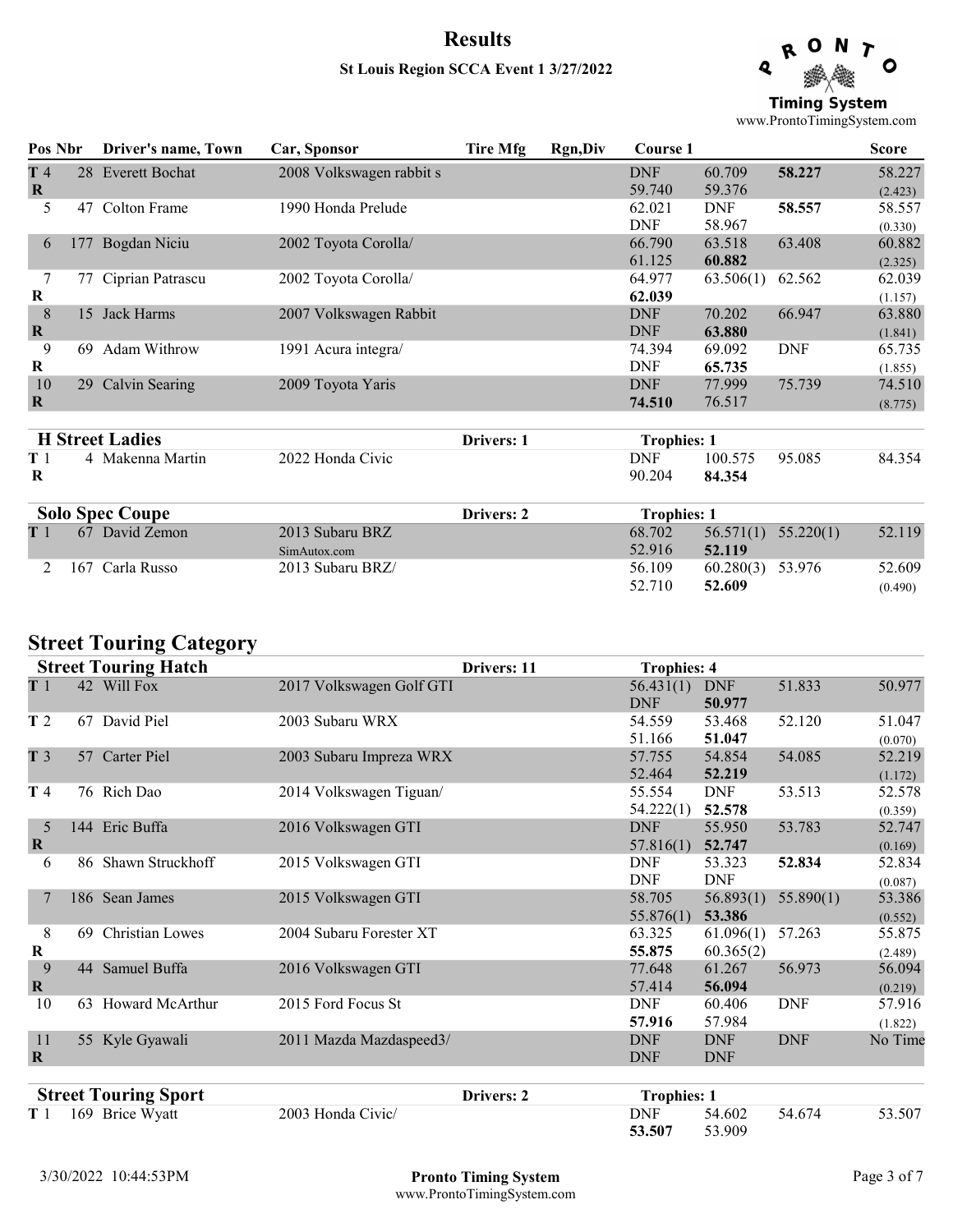#### St Louis Region SCCA Event 1 3/27/2022



www.ProntoTimingSystem.com

| Pos Nbr                       | Driver's name, Town          | Car, Sponsor             | <b>Tire Mfg</b> | <b>Rgn,Div</b> | Course 1                    |                            |            | <b>Score</b>      |
|-------------------------------|------------------------------|--------------------------|-----------------|----------------|-----------------------------|----------------------------|------------|-------------------|
| $\overline{2}$<br>$\mathbf R$ | 69 Brian Issleib             | 2003 Honda Civic         |                 |                | <b>DNF</b><br>57.496        | 63.570(1) DNF<br>60.295(2) |            | 57.496<br>(3.989) |
|                               | <b>Street Touring Xtreme</b> |                          | Drivers: 1      |                | <b>Trophies: 1</b>          |                            |            |                   |
| T1<br>$\bf R$                 | 14 Jacob Francka             | 2004 BMW 330i            |                 |                | 56.292<br>54.974            | 55.896<br>55.641           | 55.288     | 54.974            |
|                               | <b>Street Touring R</b>      |                          | Drivers: 14     |                | <b>Trophies: 5</b>          |                            |            |                   |
| T <sub>1</sub>                | 197 Steven Burkett           | 2019 Mazda MX-5          |                 |                | 54.708(1)<br>49.853         | 51.116<br>49.160           | 50.357     | 49.160            |
| T <sub>2</sub>                | 97 John McDonnell            | 2019 Mazda Mx-5          |                 |                | 53.688<br>50.273            | 55.345(1)<br>50.963        | 50.821     | 50.273<br>(1.113) |
| T <sub>3</sub>                | 30 Brian Taylor              | 2001 Mazda Miata         |                 |                | <b>DNF</b><br><b>DNF</b>    | 53.834<br>51.981           | 53.917(1)  | 51.981<br>(1.708) |
| T 4                           | 32 Adam Taylor               | 2009 Mazda Miata         |                 |                | 58.123<br>53.821            | 55.277<br><b>DNF</b>       | 53.901     | 53.821<br>(1.840) |
| T <sub>5</sub>                | 69 Jeffrey Hutchison         | 2002 Mazda miata         |                 |                | 56.193<br><b>DNF</b>        | 55.927<br><b>DNF</b>       | 54.855     | 54.855<br>(1.034) |
| 6<br>$\bf R$                  | 62 Quinton Doerr             | 2003 Mazda Miata/        |                 |                | 60.381<br>55.075            | <b>DNF</b><br>54.971       | <b>DNF</b> | 54.971<br>(0.116) |
| $\overline{7}$                | 98 Alexander DeWan           | 1999 Mazda MX-5          |                 |                | 58.516<br>67.292(2)         | 56.491<br><b>DNF</b>       | 55.741     | 55.741<br>(0.770) |
| $8\,$                         | 86 Connie MT                 | 2003 Mazda miata         |                 |                | <b>DNF</b><br>56.212        | 57.681<br>57.326(1)        | 56.067     | 56.067<br>(0.326) |
| 9                             | 88 Richard Lober             | 2021 Mazda Miata         |                 |                | 64.738<br>59.582            | 63.145<br>57.589           | 62.390     | 57.589<br>(1.522) |
| 10                            | 75 David Craig               | 2007 Mazda MX5           |                 |                | <b>DNF</b><br>61.075        | 62.582<br>59.529           | 66.112     | 59.529<br>(1.940) |
| 11<br>$\mathbf R$             | 93 William Cameron           | 2010 Mazda Miata MX-5    |                 |                | <b>DNF</b><br>62.888        | <b>DNF</b><br>60.191       | <b>DNF</b> | 60.191<br>(0.662) |
| 12<br>$\bf R$                 | 22 Erica Wells               | 2021 Mazda Mx5           |                 |                | 72.588(1)<br>60.676         | 67.813<br>66.370(1)        | 63.335     | 60.676<br>(0.485) |
| 13                            | 142 Juan Johnson             | 2005 Honda S2000         |                 |                | 61.480(2)                   |                            |            | 61.480<br>(0.804) |
| 14                            | 95 Brett Schrum              | 1995 Mazda Miata         |                 |                | <b>DNF</b><br><b>DNF</b>    | <b>DNF</b><br><b>DNF</b>   | <b>DNF</b> | No Time           |
|                               | <b>Street Touring Ultra</b>  |                          | Drivers: 4      |                | <b>Trophies: 2</b>          |                            |            |                   |
| T1                            | 99 Eric Whitman              | 2019 Honda Civic Type R/ |                 |                | 56.628(1) DNF<br><b>DNF</b> | 55.929(2)                  | 51.628     | 51.628            |
| T <sub>2</sub>                | 96 Jeremy Heard              | 2004 Porsche 911 996 C4S |                 |                | 55.832(1)                   | 52.579                     | 55.285(1)  | 52.579            |

| 96 Jeremy Heard      | 2004 Porsche 911 996 C4S |                   | 55.285(1)  | 52.579                                                   |
|----------------------|--------------------------|-------------------|------------|----------------------------------------------------------|
|                      |                          |                   |            | (0.951)                                                  |
| 75 Jason Sisk        | 1991 Nissan $300ZX$      | $57.916(1)$ DNF   | 57.233(1)  | 53.799                                                   |
|                      |                          | 53.799            |            | (1.220)                                                  |
| 94 Karl von Wolfseck | 2008 Honda Civic Si      | DNF<br><b>DNF</b> | <b>DNF</b> | 60.811                                                   |
|                      |                          | DNF               |            | (7.012)                                                  |
|                      |                          |                   |            | 55.832(1) 52.579<br>$55.218(1)$ $55.429(1)$<br>60.811(1) |

# Street Prepared Category

|                | <b>C</b> Street Prepared |                  | <b>Drivers: 5</b> | <b>Trophies: 2</b>   |                                               |                   |
|----------------|--------------------------|------------------|-------------------|----------------------|-----------------------------------------------|-------------------|
| T <sub>1</sub> | 122 Rob Wort             | 2001 Mazda Miata |                   | <b>DNF</b><br>50.808 | $\left(55.536(1) \right)$ 69.774(2)<br>50.430 | 50.430            |
|                | T 2 22 Kyle Wort         | 2001 Mazda Miata |                   | 55.393<br>51.086     | 55.427(1) 51.770<br>51.269                    | 51.086<br>(0.656) |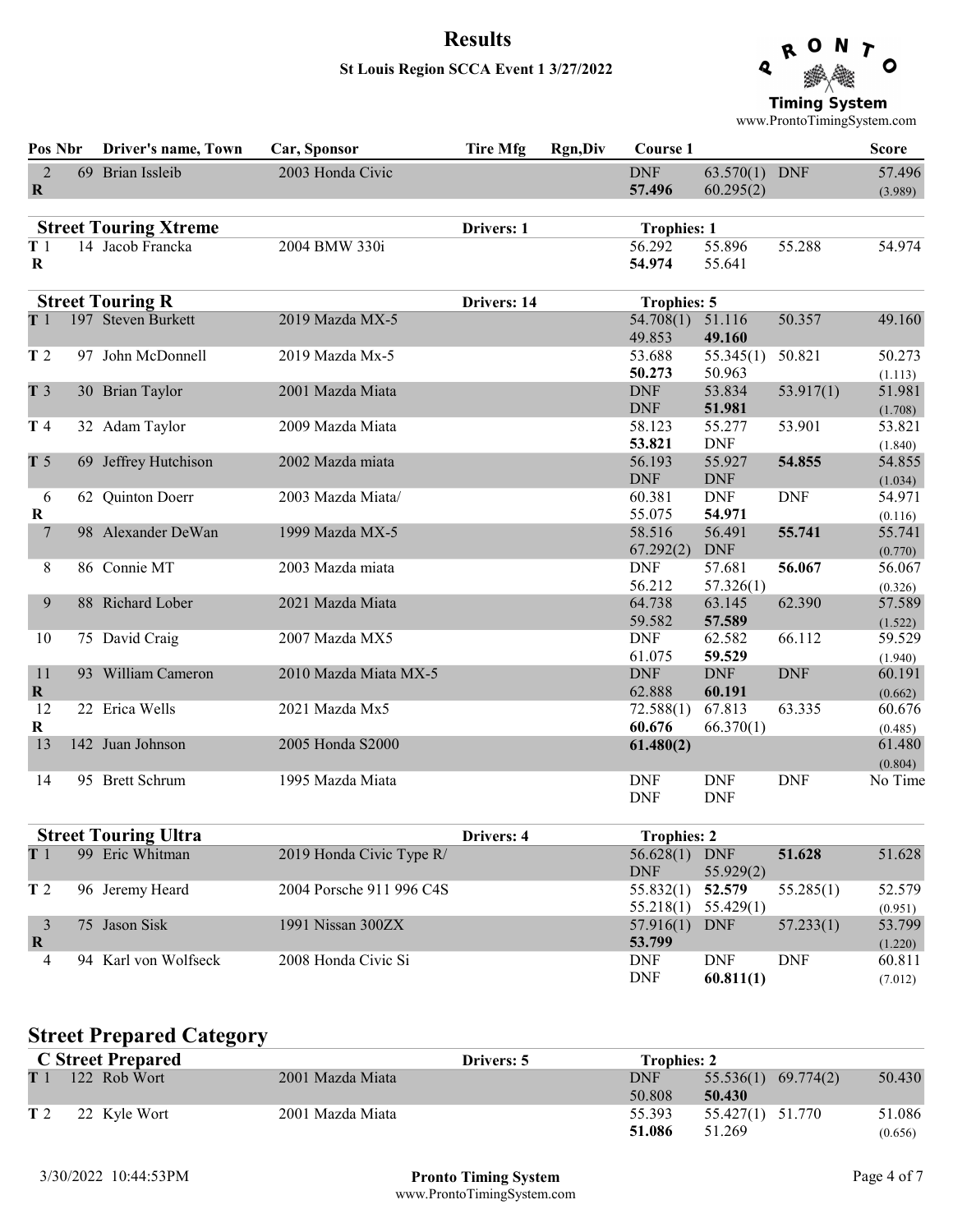### St Louis Region SCCA Event 1 3/27/2022

Q Ο **Timing System** 

www.ProntoTimingSystem.com

| Pos Nbr | Driver's name, Town  | Car, Sponsor                                                            | Tire Mfg   | Rgn, Div | Course 1   |           |                    | <b>Score</b> |
|---------|----------------------|-------------------------------------------------------------------------|------------|----------|------------|-----------|--------------------|--------------|
| 24      | <b>Bradley Allen</b> | 1999 Mazda Miata                                                        |            |          | <b>DNF</b> | 55.591    | 54.549             | 53.101       |
|         |                      |                                                                         |            |          | 54.040     | 53.101    |                    | (2.015)      |
| 135.    |                      | 1997 Mazda Miata/                                                       |            |          | 57.444     | 55.913    | 55.344             | 53.961       |
|         |                      |                                                                         |            |          | 53.961     | 54.079    |                    | (0.860)      |
| 35      | John Jackson         | 1997 Mazda Miata                                                        |            |          | 66.427(3)  | 57.165    | 55.796             | 55.081       |
|         |                      |                                                                         |            |          | 55.179     | 55.081    |                    | (1.120)      |
|         |                      |                                                                         |            |          |            |           |                    |              |
|         |                      |                                                                         | Drivers: 3 |          |            |           |                    |              |
|         |                      | $2002$ Ford $Zx2$                                                       |            |          | <b>DNF</b> | 51.945    | <b>DNF</b>         | 50.493       |
|         |                      |                                                                         |            |          | 52.080(1)  | 50.493    |                    |              |
| 28      |                      | 2002 Ford Zx2                                                           |            |          | 56.769     | 54.954    | 55.514(1)          | 53.848       |
|         |                      |                                                                         |            |          | 54.338     | 53.848    |                    | (3.355)      |
| 66      | Zach Reagan          | 2019 Nissan Versa s                                                     |            |          | 57.651     | 59.712(2) | 63.513(4)          | 56.886       |
|         |                      |                                                                         |            |          | 56.942     | 56.886(1) |                    | (3.038)      |
|         |                      | Patrick Burke<br><b>F</b> Street Prepared<br>82 Tim Oyer<br>Xavier Oyer |            |          |            |           | <b>Trophies: 1</b> |              |

### Prepared Category

|                | X Prepared        |                    | <b>Drivers: 1</b> | <b>Trophies: 1</b> |            |            |         |
|----------------|-------------------|--------------------|-------------------|--------------------|------------|------------|---------|
| T1             | 56 Anthony Goebel | Factory Five Cobra |                   | <b>DNF</b>         | <b>DNF</b> | <b>DNF</b> | No Time |
| R              |                   |                    |                   | <b>DNF</b>         | <b>DNF</b> |            |         |
|                |                   |                    |                   |                    |            |            |         |
|                | <b>D</b> Prepared |                    | <b>Drivers: 1</b> | <b>Trophies: 1</b> |            |            |         |
| T <sub>1</sub> | 22 Ed Wort        | 2001 Mazda Miata/  |                   | 59.130(1) DNF      |            | DNF        | 56.307  |
|                |                   |                    |                   | <b>DNF</b>         | 56.307(1)  |            |         |

# Street Modified Category

| <b>Street Modified FWD</b> |                  | <b>Drivers: 1</b> | <b>Trophies: 1</b> |        |        |
|----------------------------|------------------|-------------------|--------------------|--------|--------|
| T 1 77 Randy Runyon        | 1993 Honda civic |                   | $59.210(1)$ 54.999 | 54.839 | 54.839 |
|                            |                  |                   | DNF<br>DNF         |        |        |

# Other Category

|                | <b>Fun Class</b> |                                        |                     | Drivers: 4  | <b>Trophies: 2</b> |            |            |         |
|----------------|------------------|----------------------------------------|---------------------|-------------|--------------------|------------|------------|---------|
| T <sub>1</sub> |                  | 71 Mike Kerner                         | 1997 Mazda Miat     |             | <b>DNF</b>         | 58.585     | 56.079     | 56.056  |
| R              |                  |                                        |                     |             | 56.056             | 56.598(1)  |            |         |
| T <sub>2</sub> | 47               | <b>Ian Fruend</b>                      | 2018 Honda Civic Si |             | 68.636             | 61.079     | 61.101     | 58.038  |
| $\mathbf R$    |                  |                                        |                     |             | 58.804             | 58.038     |            | (1.982) |
| 3              |                  | 26 Stephen Schwendeman                 | 2004 BMW 330xi      |             | <b>DNF</b>         | <b>DNF</b> | <b>DNF</b> | 62.793  |
| $\bf R$        |                  |                                        |                     |             | 62.793(1)          | <b>DNF</b> |            | (4.755) |
| $\overline{4}$ |                  | 21 Rick Sisk                           | 1985 Porsche 944    |             | <b>DNF</b>         | <b>DNF</b> | <b>DNF</b> | No Time |
|                |                  |                                        |                     |             | <b>DNF</b>         | <b>DNF</b> |            |         |
|                |                  | <b>Formula SAE</b>                     |                     | Drivers: 2  | <b>Trophies: 1</b> |            |            |         |
| T <sub>1</sub> |                  | 152 Cory Haberberger                   | FSAE/               |             | <b>DNF</b>         | 52.316     | 49.966     | 48.139  |
| $\bf R$        |                  |                                        |                     |             | 49.294             | 48.139     |            |         |
| 2              |                  | 52 Chris Drake                         | FSAE/               |             | 56.291             | 50.758     | <b>DNF</b> | 50.492  |
| $\mathbf R$    |                  |                                        |                     |             | 50.954             | 50.492     |            | (2.353) |
|                |                  | <b>Classic American Muscle Classic</b> |                     | Drivers: 13 | <b>Trophies: 4</b> |            |            |         |

| <b>Classic American Muscle Classic</b> |                        |                   | Drivers: 13 |        | Trophies: 4 |        |        |
|----------------------------------------|------------------------|-------------------|-------------|--------|-------------|--------|--------|
|                                        | T 1 139 Dave Whitworth | 2012 Ford Mustang |             | 51.189 | DNF         | 48.551 | 48.209 |
|                                        |                        |                   |             | 48.400 | 48.209      |        |        |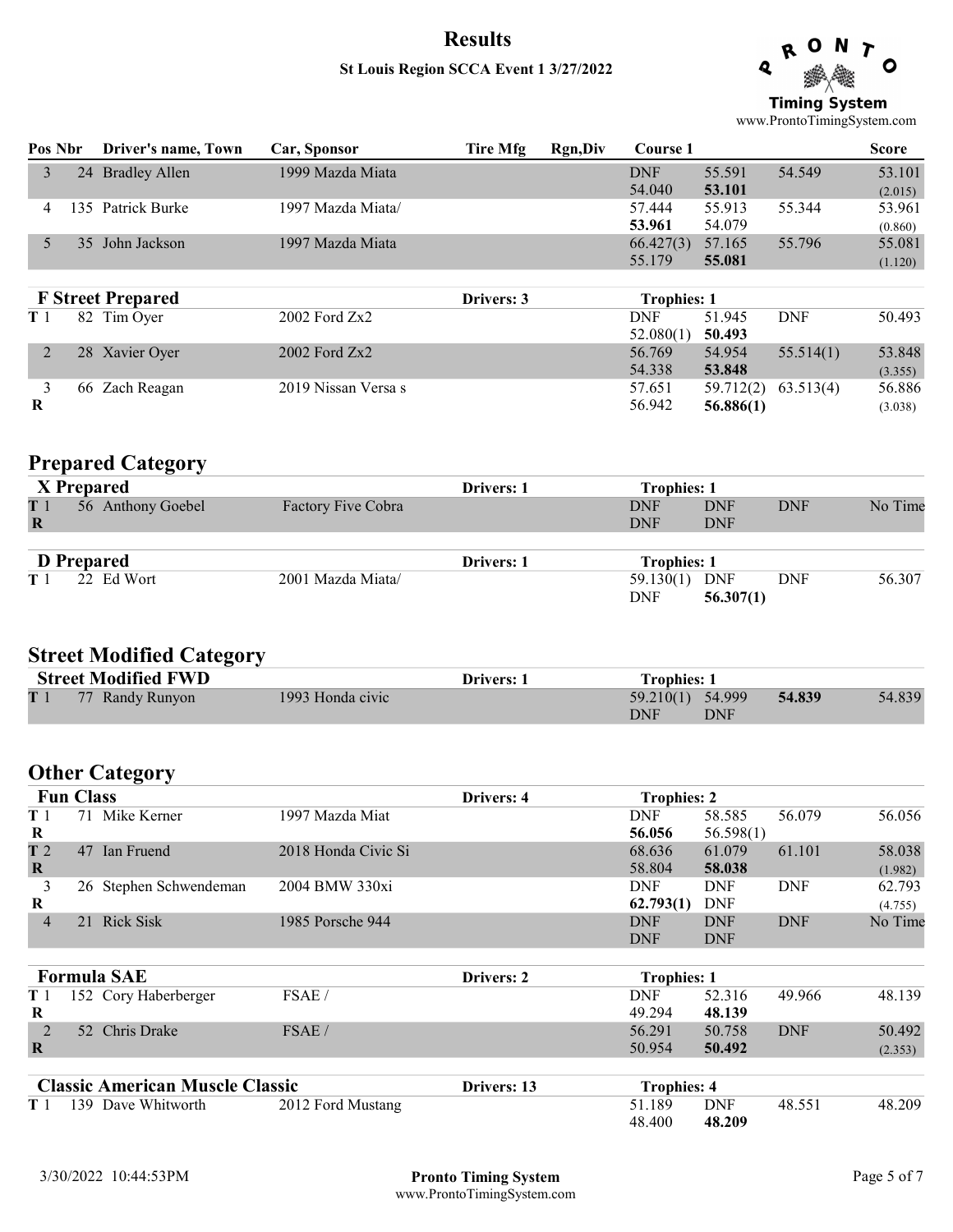# Results St Louis Region SCCA Event 1 3/27/2022

Q Ο **Timing System** 

www.ProntoTimingSystem.com

| T <sub>2</sub><br>96 Matt Miller<br>2020 Chevrolet Camaro SS 1<br>56.435(2)<br>50.968<br>49.817<br><b>DNF</b><br>50.882<br>49.817<br>(1.608)<br>T <sub>3</sub><br>77 Jake Blum<br>2006 Ford Mustang<br>52.647<br>49.994<br>51.475<br>50.724<br>50.579<br>49.994<br>(0.177)<br>T 4<br>26 Kevin Kelly<br>2014 Chevrolet Camaro<br>50.630<br><b>DNF</b><br>50.524<br>50.177<br>50.239<br>50.177<br>(0.183)<br>51.305<br>71 Phil Copper<br>55.227<br>52.844<br>5<br>2018 Chevrolet Camaro ZL<br>57.975(3)<br>51.673<br>51.305<br>(1.128)<br>38 Brian Pflibsen<br>2016 Chevrolet Camaro<br><b>DNF</b><br>51.841<br>52.412<br>51.841<br>6<br>52.515<br>53.386(1)<br>(0.536)<br>Samantha Whitworth<br>2012 Ford Mustang<br>54.684<br>58.632(3)<br>55.414(1)<br>52.643<br>7<br>39.<br>52.643<br>55.516(1)<br>(0.802)<br>50 Paul Rosner<br>55.720<br>8<br>2012 Ford Mustang Boss 30<br><b>DNF</b><br>57.877<br>56.693(1)<br>55.091<br>(2.448)<br>9<br>131 Kevin Drewel<br><b>DNF</b><br>2010 Ford Mustang Gt<br>61.727<br>59.770<br>63.457<br>60.264<br>R<br>59.770<br>(4.679)<br>21 Tim Canada<br>2017 Ford Mustang<br><b>DNF</b><br><b>DNF</b><br>10<br>69.353(1)<br>62.773<br>62.826<br>62.773(1)<br>(3.003)<br>31 Christine Miller<br>2010 Ford Mustang Gt<br><b>DNF</b><br>11<br><b>DNF</b><br>77.317<br>66.968<br>R<br>66.975<br>66.968<br>(4.195)<br>67.212<br>12<br>2018 Chevrolet Camaro/<br>67.212<br><b>DNF</b><br>69.494<br>1 Tom Czuppon<br><b>DNF</b><br>$\bf{R}$<br>67.707<br>(0.244)<br>76 Sean Connell<br>2021 Ford Mustang GT<br><b>DNF</b><br><b>DNF</b><br>13<br><b>DNF</b><br>67.247<br><b>DNF</b><br>67.247<br>$\bf{R}$<br>(0.035)<br><b>Classic American Muscle Traditional</b><br>Drivers: 9<br><b>Trophies: 3</b><br>$57.52(2)$ $52.2(2)$<br>$T1 \quad \Omega^2 T' 111$<br>$100E E$ $1C1$<br>E(102(2))<br>51.107 | Pos Nbr | Driver's name, Town | Car, Sponsor | <b>Tire Mfg</b> | <b>Rgn,Div</b> | Course 1 |  | <b>Score</b> |
|----------------------------------------------------------------------------------------------------------------------------------------------------------------------------------------------------------------------------------------------------------------------------------------------------------------------------------------------------------------------------------------------------------------------------------------------------------------------------------------------------------------------------------------------------------------------------------------------------------------------------------------------------------------------------------------------------------------------------------------------------------------------------------------------------------------------------------------------------------------------------------------------------------------------------------------------------------------------------------------------------------------------------------------------------------------------------------------------------------------------------------------------------------------------------------------------------------------------------------------------------------------------------------------------------------------------------------------------------------------------------------------------------------------------------------------------------------------------------------------------------------------------------------------------------------------------------------------------------------------------------------------------------------------------------------------------------------------------------------------------------------------------------------------------------------------------------------|---------|---------------------|--------------|-----------------|----------------|----------|--|--------------|
|                                                                                                                                                                                                                                                                                                                                                                                                                                                                                                                                                                                                                                                                                                                                                                                                                                                                                                                                                                                                                                                                                                                                                                                                                                                                                                                                                                                                                                                                                                                                                                                                                                                                                                                                                                                                                                  |         |                     |              |                 |                |          |  |              |
|                                                                                                                                                                                                                                                                                                                                                                                                                                                                                                                                                                                                                                                                                                                                                                                                                                                                                                                                                                                                                                                                                                                                                                                                                                                                                                                                                                                                                                                                                                                                                                                                                                                                                                                                                                                                                                  |         |                     |              |                 |                |          |  |              |
|                                                                                                                                                                                                                                                                                                                                                                                                                                                                                                                                                                                                                                                                                                                                                                                                                                                                                                                                                                                                                                                                                                                                                                                                                                                                                                                                                                                                                                                                                                                                                                                                                                                                                                                                                                                                                                  |         |                     |              |                 |                |          |  |              |
|                                                                                                                                                                                                                                                                                                                                                                                                                                                                                                                                                                                                                                                                                                                                                                                                                                                                                                                                                                                                                                                                                                                                                                                                                                                                                                                                                                                                                                                                                                                                                                                                                                                                                                                                                                                                                                  |         |                     |              |                 |                |          |  |              |
|                                                                                                                                                                                                                                                                                                                                                                                                                                                                                                                                                                                                                                                                                                                                                                                                                                                                                                                                                                                                                                                                                                                                                                                                                                                                                                                                                                                                                                                                                                                                                                                                                                                                                                                                                                                                                                  |         |                     |              |                 |                |          |  |              |
|                                                                                                                                                                                                                                                                                                                                                                                                                                                                                                                                                                                                                                                                                                                                                                                                                                                                                                                                                                                                                                                                                                                                                                                                                                                                                                                                                                                                                                                                                                                                                                                                                                                                                                                                                                                                                                  |         |                     |              |                 |                |          |  |              |
|                                                                                                                                                                                                                                                                                                                                                                                                                                                                                                                                                                                                                                                                                                                                                                                                                                                                                                                                                                                                                                                                                                                                                                                                                                                                                                                                                                                                                                                                                                                                                                                                                                                                                                                                                                                                                                  |         |                     |              |                 |                |          |  | 55.091       |
|                                                                                                                                                                                                                                                                                                                                                                                                                                                                                                                                                                                                                                                                                                                                                                                                                                                                                                                                                                                                                                                                                                                                                                                                                                                                                                                                                                                                                                                                                                                                                                                                                                                                                                                                                                                                                                  |         |                     |              |                 |                |          |  |              |
|                                                                                                                                                                                                                                                                                                                                                                                                                                                                                                                                                                                                                                                                                                                                                                                                                                                                                                                                                                                                                                                                                                                                                                                                                                                                                                                                                                                                                                                                                                                                                                                                                                                                                                                                                                                                                                  |         |                     |              |                 |                |          |  |              |
|                                                                                                                                                                                                                                                                                                                                                                                                                                                                                                                                                                                                                                                                                                                                                                                                                                                                                                                                                                                                                                                                                                                                                                                                                                                                                                                                                                                                                                                                                                                                                                                                                                                                                                                                                                                                                                  |         |                     |              |                 |                |          |  |              |
|                                                                                                                                                                                                                                                                                                                                                                                                                                                                                                                                                                                                                                                                                                                                                                                                                                                                                                                                                                                                                                                                                                                                                                                                                                                                                                                                                                                                                                                                                                                                                                                                                                                                                                                                                                                                                                  |         |                     |              |                 |                |          |  |              |
|                                                                                                                                                                                                                                                                                                                                                                                                                                                                                                                                                                                                                                                                                                                                                                                                                                                                                                                                                                                                                                                                                                                                                                                                                                                                                                                                                                                                                                                                                                                                                                                                                                                                                                                                                                                                                                  |         |                     |              |                 |                |          |  |              |
|                                                                                                                                                                                                                                                                                                                                                                                                                                                                                                                                                                                                                                                                                                                                                                                                                                                                                                                                                                                                                                                                                                                                                                                                                                                                                                                                                                                                                                                                                                                                                                                                                                                                                                                                                                                                                                  |         |                     |              |                 |                |          |  |              |

|                  |     | Chassic Triner Rain Triascic Traditional |                           | <b>Trapment</b>          |                        |            |                    |
|------------------|-----|------------------------------------------|---------------------------|--------------------------|------------------------|------------|--------------------|
| T <sub>1</sub>   |     | 95 Tim Muldoon                           | 1995 Ford Cobra           | 57.523(2)<br>51.107      | 52.260<br>63.169(6)    | 59.102(3)  | 51.107             |
| T <sub>2</sub>   |     | 21 David Q. Dunn                         | 2002 Ford Mustang         | <b>DNF</b><br><b>DNF</b> | 52.117<br>51.675       | 55.733(2)  | 51.675<br>(0.568)  |
| T <sub>3</sub>   |     | 112 J.J. Mallrich                        | 2001 Chevrolet Camaro/    | 59.301(3)<br>52.991      | 54.939(1)<br>53.828(1) | 56.415(2)  | 52.991<br>(1.316)  |
| 4                |     | 12 Rob Corzine                           | 2001 Chevrolet Camaro     | <b>DNF</b><br>53.024     | 56.230                 | 55.914     | 53.024<br>(0.033)  |
| 5                |     | 85 Rj Paulick                            | 1985 Chevrolet Camaro IRO | <b>DNF</b><br>56.901(1)  | <b>DNF</b><br>54.069   | <b>DNF</b> | 54.069<br>(1.045)  |
| 6                |     | Todd Benne                               | 2003 Ford Mustang         | <b>DNF</b><br>56.273(1)  | 55.418<br>54.440       | 54.747     | 54.440<br>(0.371)  |
|                  | 177 | Nick Benne                               | 2003 Ford Mustang         | 66.406(2)<br><b>DNF</b>  | 55.886(1)<br>57.485(1) | 56.886(1)  | 55.886<br>(1.446)  |
| 8<br>$\bf R$     |     | 71 Tim Harper                            | 1971 Chevrolet Nova       | 58.616<br>57.341         | 57.114<br>57.483       | <b>DNF</b> | 57.114<br>(1.228)  |
| 9<br>$\mathbf R$ | 47  | Jim Walker                               | 1967 Chevrolet Camaro     | <b>DNF</b><br><b>DNF</b> | <b>DNF</b><br>71.684   | <b>DNF</b> | 71.684<br>(14.570) |

|                | <b>Classic American Muscle Sport</b> |                            | Drivers: 4 | <b>Trophies: 2</b> |            |            |         |
|----------------|--------------------------------------|----------------------------|------------|--------------------|------------|------------|---------|
| T <sub>1</sub> | 32 Todd Mayer                        | 1996 Chevrolet Corvette    |            | 54.164(1)          | 56.131(2)  | 50.770     | 50.770  |
|                |                                      |                            |            | 53.582(2)          | <b>DNF</b> |            |         |
| T <sub>2</sub> | 144 Matt Pirrello                    | 2008 Chevrolet Corvette Z5 |            | <b>DNF</b>         | <b>DNF</b> | <b>DNF</b> | 51.267  |
|                |                                      |                            |            | 51.932             | 51.267     |            | (0.497) |
|                | 39 Tyler Rook                        | 2001 Chevrolet Corvette    |            | <b>DNF</b>         | 55.222     | 55.752(1)  | 53.539  |
|                |                                      |                            |            | 55.827(1)          | 53.539     |            | (2.272) |
|                | 44 Tyler Newbury                     | 2008 Chevrolet Corvette z5 |            | <b>DNF</b>         | 56.736     | 55.180     | 54.365  |
|                |                                      |                            |            | 54.751             | 54.365     |            | (0.826) |

3/30/2022 10:44:53PM Page 6 of 7 Pronto Timing Systemwww.ProntoTimingSystem.com